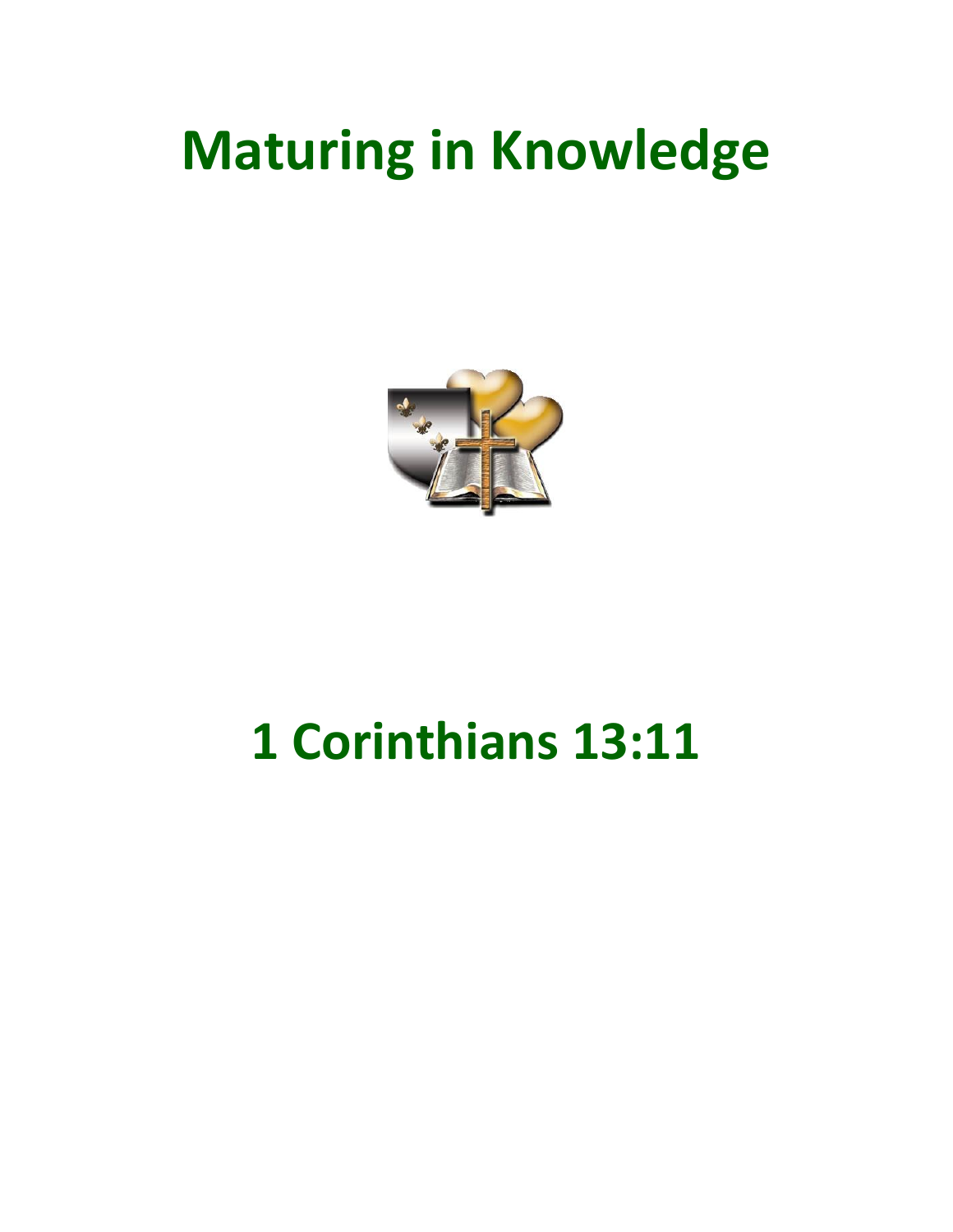- **Review – "In Order to Shift We Must Mature"**
- **Purpose: to mature us for our next assignment, to shift.**
- **Goal: for us to resolve in our hearts that we will shift as mature believers.**
- **Lesson # 1 – The Reasons We Must Mature**
- **A. So that we can work our Ministry and not be children.**
- **B. How do we mature? By examining the divine nature.**
- **C. I must make a commitment to be different than the old.**
- **Lesson # 2 – "Maturing in Love"**
- **A. I must love God.**
- **B. I must love myself.**
- **C. I must love others.**
- **Lesson #3 – "Maturing in Faith"**
- **A. We must understand our faith.**
- **B. We must be our faith.**
- **C. We must be persuaded of our faith.**

## **Maturing in Knowledge 1 Corinthians 13:11**

- **Our next step is to mature in knowledge (Eph. 4:11).**
- **God paid a tremendous price for us!!!**
- o **Three Things I Must Know:**
- **1. I am the creation of God (Psalm 139:14).**
- **2. I am actually the object of God's love (Jer. 31:3).**
- **3. I am the trustee of God's gifts (2 Cor. 4:7).**
- **The knowledge of God gives us success with God and man.**
- **In every area of our lives where there is failure, there is a lack of the knowledge of God.**